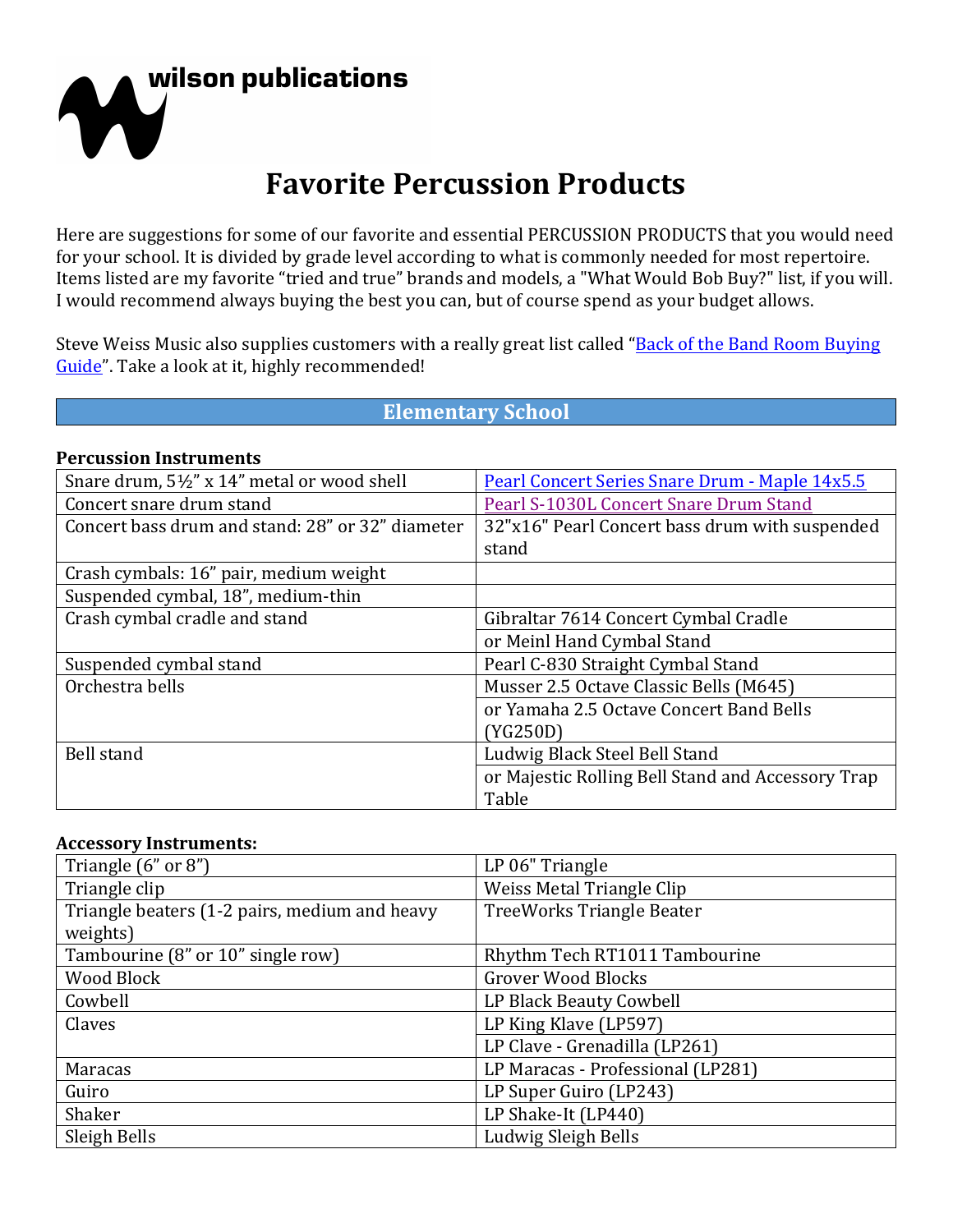#### **Sticks/Mallets:**

| Concert snare drum sticks       | Vic Firth American Custom SD1 Drumsticks -      |
|---------------------------------|-------------------------------------------------|
|                                 | General                                         |
|                                 | Vic Firth Symphonic Tim Genis 2 Signature Snare |
|                                 | Drumsticks                                      |
|                                 | Innovative CL1 Chris Lamb Maple Concert Snare   |
|                                 | Drumsticks                                      |
|                                 | Innovative IPJC James Campbell Hickory Concert  |
|                                 | <b>Snare Drumsticks</b>                         |
| Concert bass drum mallets       | General playing - Innovative CB2 Soft Concert   |
|                                 | <b>Bass Drum Mallet</b>                         |
|                                 | Rolling (pair) - Vic Firth Tom Gauger TG04 Bass |
|                                 | Drum Mallets - Rollers (pair)                   |
| Suspended cymbal mallets (pair) | Vic Firth Becken Cymbal Mallets - Soft Yarn     |
| <b>Bell mallets</b>             | Vic Firth Orchestral Series Keyboard - Medium   |
|                                 | Poly                                            |
|                                 | Balter Glock/Bell Lexan Mallets - Medium Hard   |

# **Middle School**

This list is in addition to the list above. An asterisk sign  $(*)$  = Instead of item previously listed above.

#### **Percussion Instruments**

- \*Snare drum, 5½" x 14" metal or wood shell Pearl Symphonic Concert Snare Drum Maple 14x5.5
- \*Bass drum and stand: 32" or 36" diameter 36"x16" Pearl Concert Bass Drum with suspended stand
- Crash cymbals: 18" pair, medium weight (French or Viennese)
- Suspended cymbal,  $16$ ", thin
- \*Suspended cymbal stand (gooseneck) Meinl Suspended Cymbal Stand
- Xylophone: 2.5 to 3 octave, wood or synthetic bars. 3.5 octave if possible Adams 3.5 Octave Soloist Synthetic Xylophone (XSKV35)
- Vibraphone: 3 octave
	- $\circ$  Musser 3.0 Pro Vibraphone With Motor, Yamaha 3.0 Octave Gold Studio Vibraphone With Motor
	- $\circ$  or Adams 3.0 Octave Concert Vibraphone with Motor Voyager Frame
- Chimes Adams 1.5 Octave Standard Series Chimes (GEN2)
- Gong (Tam Tam): 32" Weiss Hand Selected Chau Gong
- Gong stand Gibraltar Gong Stand
- Bongos (set) LP Galaxy Giovanni Series Wood Bongos
- Bongos stand LP Bongo Stand Matador Strap Lock (M245)
- Congas: (pair, Quinto  $-11$ ", Conga  $-11\frac{3}{4}$ ") LP Aspire Wood Conga Set with Stand
- Conga stand LP Double Conga Stand with wheels
- Timpani: pair (26" & 29") minimum, 32" (if three) and 23" (if four) Ludwig Standard Smooth Copper Timpani
- Drum set standard 5-piece set with hardware Pearl Export EXX 5 Piece Drum Set with Hardware -20″ Bass Drum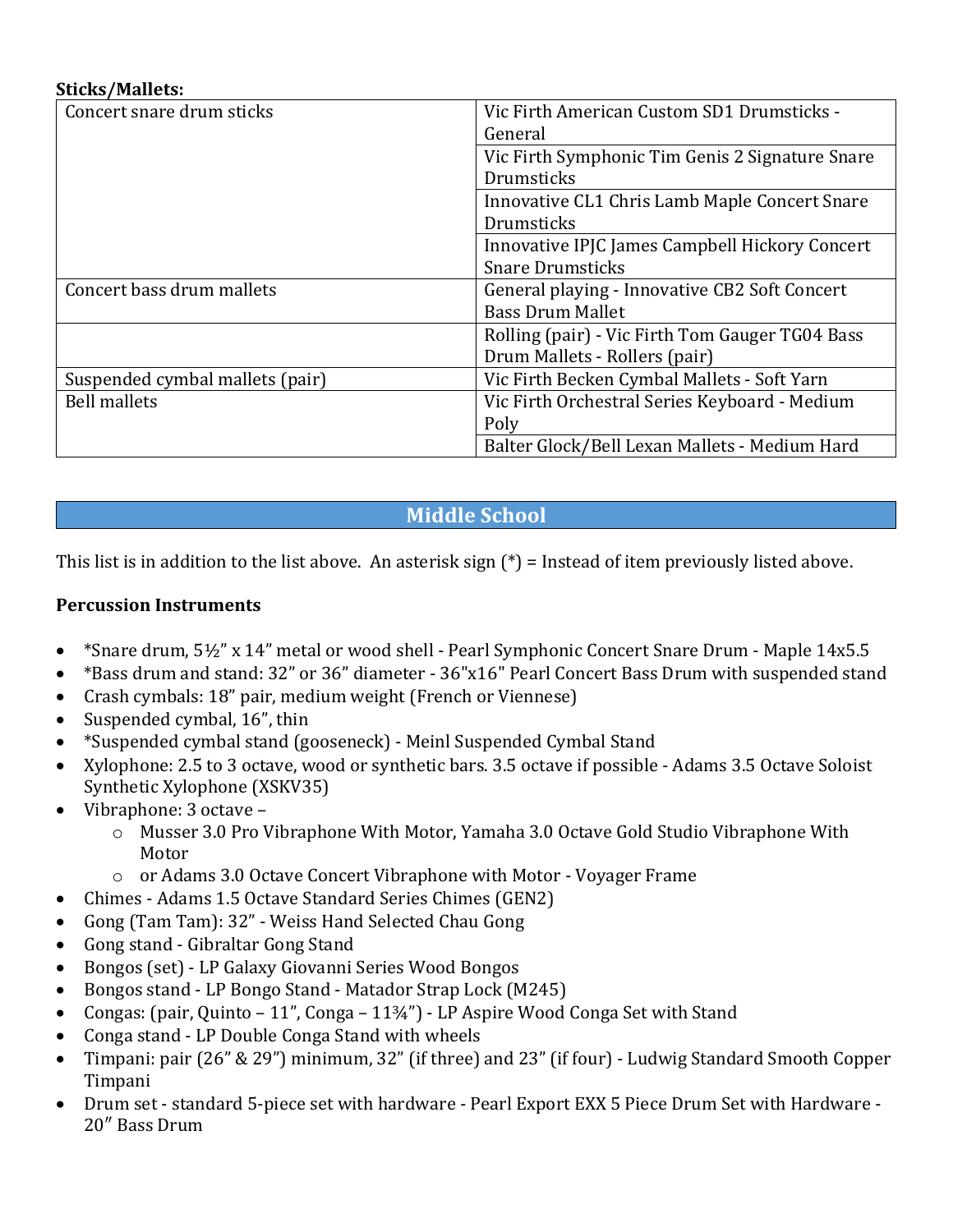- Drum set (if parts purchased separately) Standard 5-piece set shell pack Yamaha Stage Custom Birch 5 Piece Shell Pack - 20" Bass Drum
	- $\circ$  High-hat stand Pearl Direct Drive Hi-Hat Stand (H1050)
	- $\circ$  Snare drum stand Pearl S-930 Snare Drum Stand
	- $\circ$  Cymbal boom stands Pearl BC-930 Convertible Boom Cymbal Stand
	- $\circ$  Bass drum pedal
		- Pearl P-930 Demonator Bass Drum Pedal
		- or DW 5000AD4 Delta Accelerator Bass Drum Pedal
	- o Drum throne Roc N Soc Drum Throne Nitro With Orignal Seat Black (NR-O-K)
	- $\circ$  Drum set cymbals
		- $\blacksquare$  14" high-hat cymbals
		- 16" or 17" medium thin crash cymbal
		- 20" or 22" medium ride cymbal
- Concert tom toms, 10", 12", 13", 14" Pearl Concert Toms Concert Series
- Concert tom stands Pearl T-930 Double Tom Stand

# **Accessory Instruments:**

- \*Tambourine (10" double row with wood shell and calfskin head) Grover 10" Projection-Plus Double Row Tambourine - Silver / Bronze
- Temple Blocks (Granite blocks, synthetic) LP Granite Block Set (LP1210)
- Castanets (hand held) Black Swamp  $27/8$ " Grenadillo Castanets
- Castanets (with holder) Danmar Table Top Castanet Instrument
- Wind Chimes (Mark tree, bar chimes) TreeWorks Tre35 Classic Single-Row 35 Bar Chime
- Finger Cymbals Zildjian Finger Cymbals Thick Pair
- Agogo bells LP Agogo Bells Standard (LP231A)
- Rain stick LP Rainstick Traditional 49" (LP455A)
- Trap table Pearl PTT1824W, Trap Table with double braced stand, 18"x24"

# **Sticks/Mallets:**

- Concert bass drum mallet -
	- $\circ$  Innovative CB1 Extra Large Concert Bass Drum Mallet
	- o Innovative CB3 Medium Concert Bass Drum Mallet
- Gong mallet Vic Firth Soundpower GB4 Gong Beater Medium
- Chime mallets Vic Firth Soundpower Chime Hammer
- Drum set sticks
	- $\circ$  Vater Fusion Wood Tip Drumsticks
	- $\circ$  Vic Firth Signature Series Harvey Mason "The Chameleon"
	- $\circ$  Vic Firth Signature Series Peter Erskine Ride Wood Tip Drumsticks
- Drum set brushes -
	- $\circ$  Vic Firth Heritage Brush
	- $\circ$  Vic Firth Jazz Brush
	- $\circ$  Vic Firth Legacy Brush
- Drum set bundle sticks
	- $\circ$  Vic Firth Rute
	- $\circ$  Vic Firth Rute 505
- Multi-application mallets
	- o Vic Firth American Custom SD12 Drumsticks Swizzle G
	- $\circ$  Vic Firth American Classic 5A Dual Tone Stick/Mallet
	- $\circ$  Liberty One LTB Bell / Timpani Combo Mallet
	- $\circ$  Regal Tip Conga Sticks Pair (542L)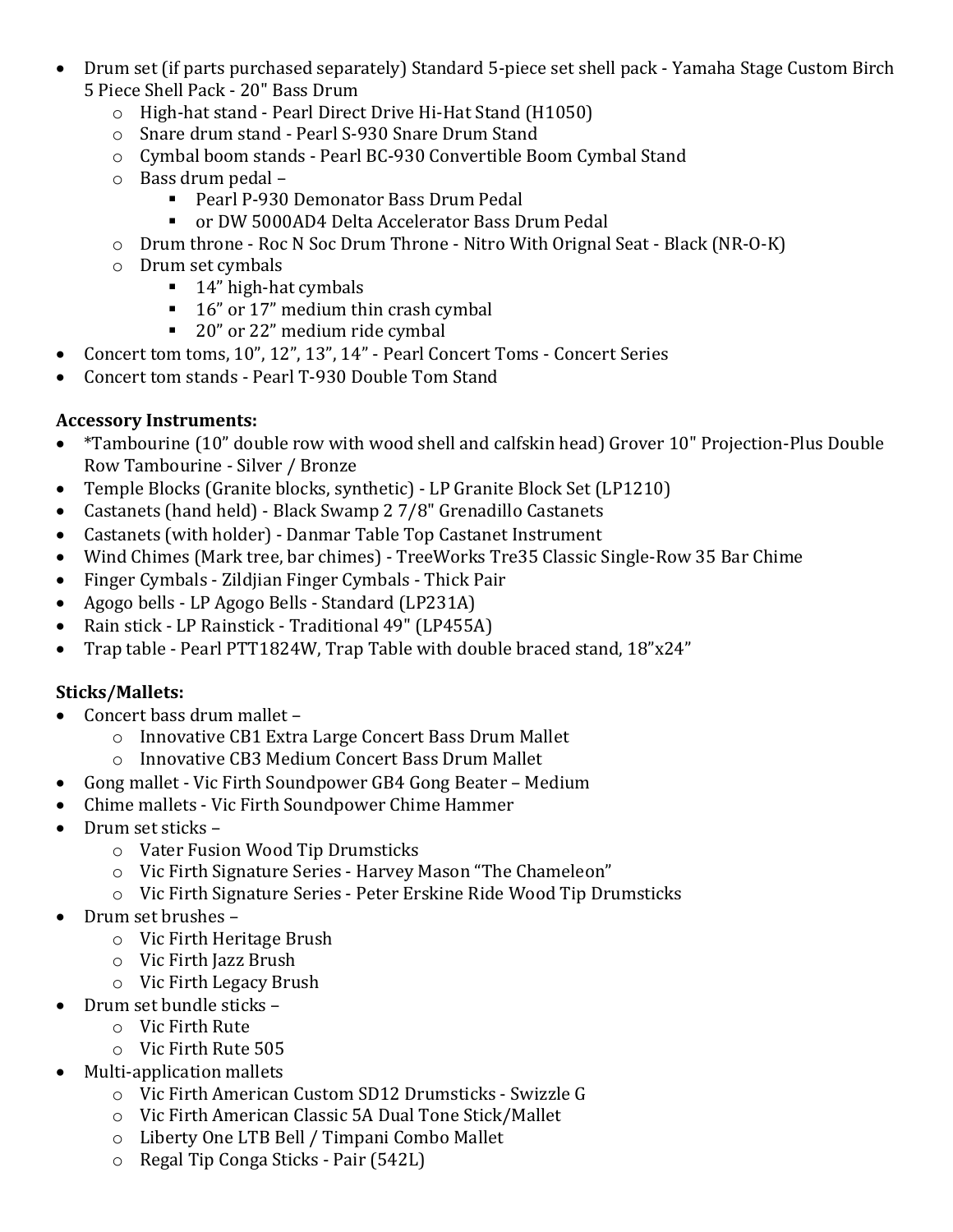- Xylophone mallets
	- o Innovative James Ross IP901 Soft Xylo/Bell Mallets
	- o Innovative James Ross IP902 Med Soft Xylo/Bell Mallets
	- o Innovative James Ross IP904 Hard Xylo/Bell Mallets
- $\bullet$  Vibraphone mallets
	- o Innovative Rattan Series RS201 Soft Rattan Vibe/Marimba Mallets
	- $\circ$  Innovative Rattan Series RS251 Medium Rattan Vibe/Marimba Mallets
	- o Vic Firth Gary Burton Keyboard Yarn
	- o Balter Pro Vibe Series Rattan 23R Medium Blue Cord
	- o Balter Pro Vibe Series Rattan 22R Med. Hard Green Cord
- Timpani Mallets
	- o Innovative Concert Series CT2 Medium Soft Timpani Mallets
	- o Innovative Concert Series CT3 Medium General Timpani Mallets
	- $\circ$  Innovative Concert Series CT4 Medium Hard Timpani Mallets
	- o Innovative Concert Series CT5 Hard Timpani Mallets

# **High School**

This list is in addition to the lists above. An asterisk sign  $(*)$  = Instead of item previously listed above.

## **Percussion Instruments**

- Snare Drum:  $6\frac{1}{2}$ " x 14" metal or wood shell Pearl Philharmonic Concert Snare Drum Maple 14x6.5
- \*Bass Drum and stand : 36" diameter 36"x18" Pearl Concert Bass Drum with Suspended Stand
- Crash Cymbals: 18" pair, medium-heavy (Germanic)
- Marimba: 4.3 octave to 5 octave, wood or synthetic bar Adams 4.3 Oct. Concert Padouk Marimba with Voyager Frame
- Crotales: 1 or 2 octaves
	- o Zildjian High Octave Crotales
	- o Zildiian Low Octave Crotales
- Crotales stand: Liberty One Crotale Stand Base
- Timbales LP Tito Puente Timbale Set 13/14 Solid Brass (256B)
- \*Timpani: Set of four 23", 26", 29", 32" Adams Professional Generation II Hammered Copper Timpani
- Additional drum set cymbals
	- $\circ$  10" or 12" splash
	- $\circ$  17" or 18" china
	- $\circ$  18" crash
- Additional boom cymbal stands Pearl BC-930 Convertible Boom Cymbal Stand

## Accessory Instruments:

- Mambo cowbell LP Mambo Cowbell
- Salsa cowbell LP Salsa Sergio Bongo Cowbell
- Cha cha cow bell LP Salsa Cha Cha Low Cowbell
- Jam Block LP Jam Block Medium Pitch Red (LP1207)
- Afuche/Cabasa LP Afuche/Cabasa Standard Wood (LP234A)
- Bell Tree Weiss Bell Tree Mountable with Steel Frame
- Shekere LP Pro Shekere (LP483)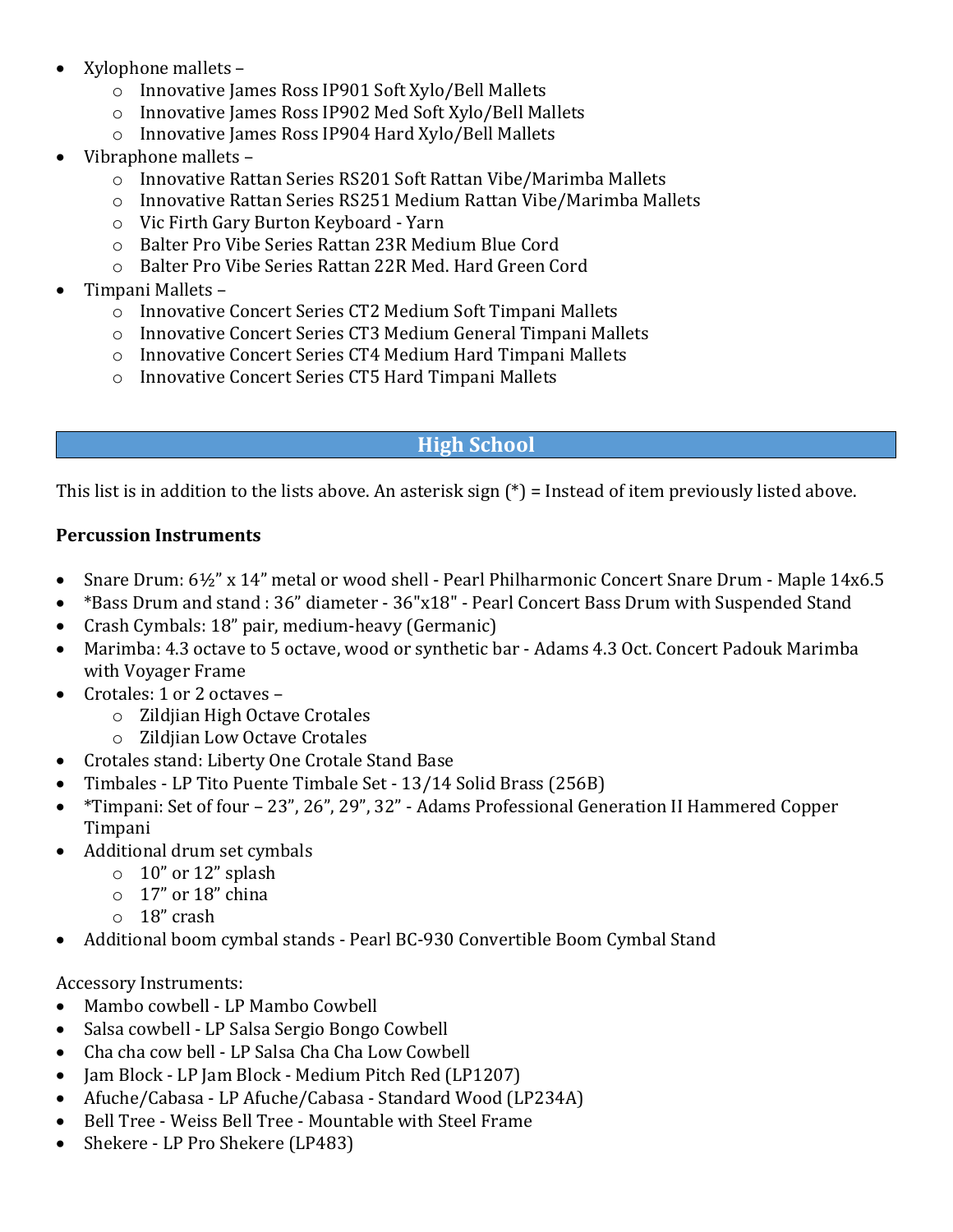- Vibra slap LP Vibra-Slap II Deluxe Wood (LP209)
- Djembe Remo 14" Key-Tuned Djembe
- Cajón LP Cajón
- Slide whistle American Metal
- Police whistle Acme Thunderer Whistle
- Ocean drum Weiss Brand Ocean Drum

## Sticks/Mallets:

- Concert bass drum mallet (articulate) Innovative CB4 Hard Concert Bass Drum Mallet
- Marimba Mallets
	- o Innovative Soloist Series IP200 Med Soft Birch Marimba Mallets
	- $\circ$  Innovative Soloist Series IP240 Medium Birch Marimba Mallets
	- $\circ$  Innovative Soloist Series IP275 Med Hard Legato Birch Marimba Mallets
	- o Innovative Soloist Series IP300 Med Hard Birch Marimba Mallets
	- $\circ$  Innovative Soloist Series IP400 Hard Birch Marimba Mallets
- Timpani Mallets
	- $\circ$  Innovative Concert Series CT1 Legato Timpani Mallets
	- o Innovative Concert Series CT6 Hard Felt Ball Timpani Mallets
- Timbale Sticks
	- $\circ$  Vic Firth World Classic Alex Acuna Red Conquistador
	- $\circ$  Vic Firth World Classic Alex Acuna Purple El Palo

# **Marching Percussion**

## Battery Percussion

- Marching snare drum 14" Pearl Championship Marching Snare Drum
	- o Snare harness Pearl CX Air Frame Snare Drum Carrier
	- $\circ$  Snare stand Pearl MSS-3000 Marching Snare Drum Stand
	- o Snare case Pearl Marching Snare Drum Case
	- $\circ$  Snare scoop Pearl Sound Projector
	- o Drum cover Pearl Marching Snare Drum Cover
	- $\circ$  Stick bag Pearl Marching Stick Bag (MSB1) Single
- Marching tenors (quints) 6", 10", 12", 13" and 14" Pearl Championship Series Marching Tenor Set
	- $\circ$  Tenor rack bar Pearl Black Backbar for CXT-1 Tenor Carriers
	- $\circ$  Tenor harness Pearl CX Air Frame Tenor Carrier
	- $\circ$  Tenor stand Pearl MTS-3000 Advanced Marching Tenor Stand
	- $\circ$  Tenor case Pearl Marching Tenor Case
	- o Drum cover Pearl Marching Tenor Cover
	- o Stick bag Pearl Marching Stick Bag (MSB2) Double
- Marching bass drums, 20", 22", 24" and 26" Pearl Championship Series Marching Bass Drum
	- $\circ$  Bass harness Pearl CX Air Frame Bass Drum Carrier
	- $\circ$  Bass stand Pearl MBS-3000 Advanced Marching Bass Drum Stand
	- $\circ$  Bass case Pearl Marching Bass Drum Case
	- $\circ$  Bass cover Pearl Marching Bass Drum Cover
	- $\circ$  Mallet holder Mallet Minder Marching Bass Drum Mallet Holder
	- $\circ$  Bass drum head muffling Pearl Tone Foam 2 Eight Foot Strips (TS14)

## Battery Percussion Sticks/Mallets

• Vic Firth Corpsmaster Signature Snare Drumstick - Thom Hannum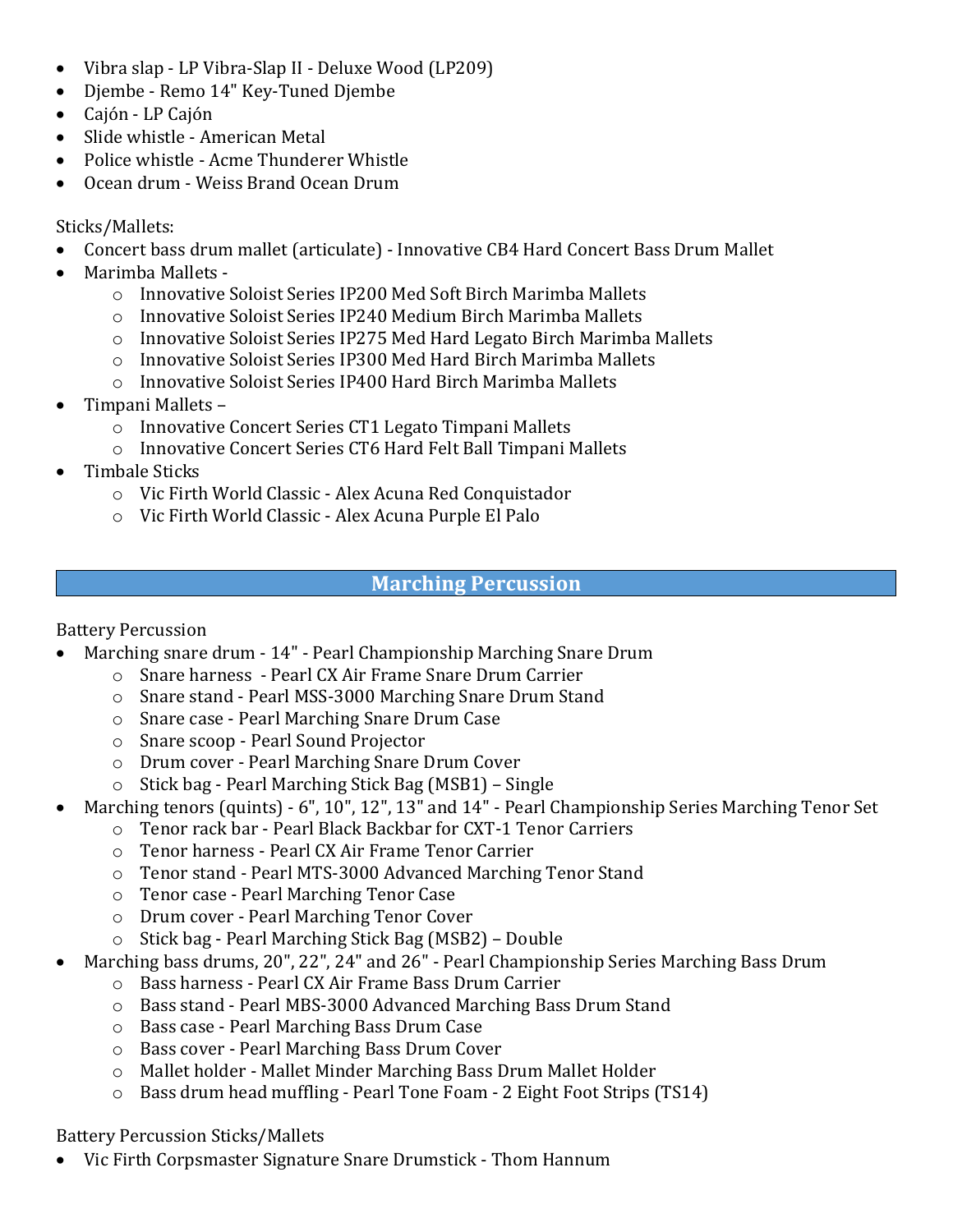- Innovative Field Series FSPR Paul Rennick Marching Snare Drumsticks
- Vic Firth Corpsmaster MTS1 Tenor Sticks
- Vic Firth Corpsmaster MT1A Multi-Tenor Mallets X.Hard
- Vic Firth Corpsmaster MT2A Multi-Tenor Mallets Hard
- Vic Firth Corpsmaster MT3A Multi-Tenor Mallets Soft
- Vic Firth Corpsmaster MB1H Hard Bass Drum Mallets Small to X-large
- Vic Firth Corpsmaster MB1S Soft Bass Drum Mallets Small to X-large

# Field Mallet Percussion

- Field xylophone Adams 3.5 Octave Soloist Synthetic Xylophone W/ Field Frame (XSKF35)
- Field marimba Adams 4.3 Oct Concert Synthetic Marimba w/ Field Frame
- Field Vibraphone Adams 3.0 Octave Concert Vibraphone with Field Frame & No Motor
- Field Bells Adams 3.3 Octave Artist Series Glockenspiel Field Frame
- Mallet bag Vic Firth Keyboard Mallet Bag

Field Mallet Percussion Sticks/Mallets

- Bells
- Xylophone
- Marimba
- Vibraphone
- Timpani

# **Miscellaneous Percussion Essentials**

- Practice xylophone Majestic Gateway Series 2.5 octave Padouk Bar Xylophone
- Practice drum pad
	- $\circ$  Tap Space, Tap Off
	- $\circ$  Tap Space, Tap Off Mini
	- o OffWorld Percussion Invader V3 Gum Rubber Practice Pad
- Metronome
	- o Boss DB-30 Dr. Beat Metronome
	- o Boss DB-60 Dr. Beat Metronome
	- o Boss DB-90 Dr. Beat Metronome
	- o Boss PSA-120 Power Adapter for Metronomes
- Tuning fork Planet Waves Tuning Fork Key of A
- Pitch pipe Kratt Master Key Pitch Pipe
- Folding music stand Yamaha Black Folding Music Stand with Carry Bag
- Drummer's headphones Vic Firth DB22 Drummer's Isolation Headphones
- Stick bag Humes & Berg Galaxy Stick Bag (GL8000)
- Mallet bag Liberty One Half Size Tour Mallet Bag
- Tambourine bees wax Grover Tambourine Bees Wax
- Drum spin key Yamaha High Tension Drum Key
- Timpani key Yamaha Timpani Key
- Drum head dampening Moongel Damper Pads Set of 6 with Case
- Concert bass drum dampening Kolberg Muffling Glove